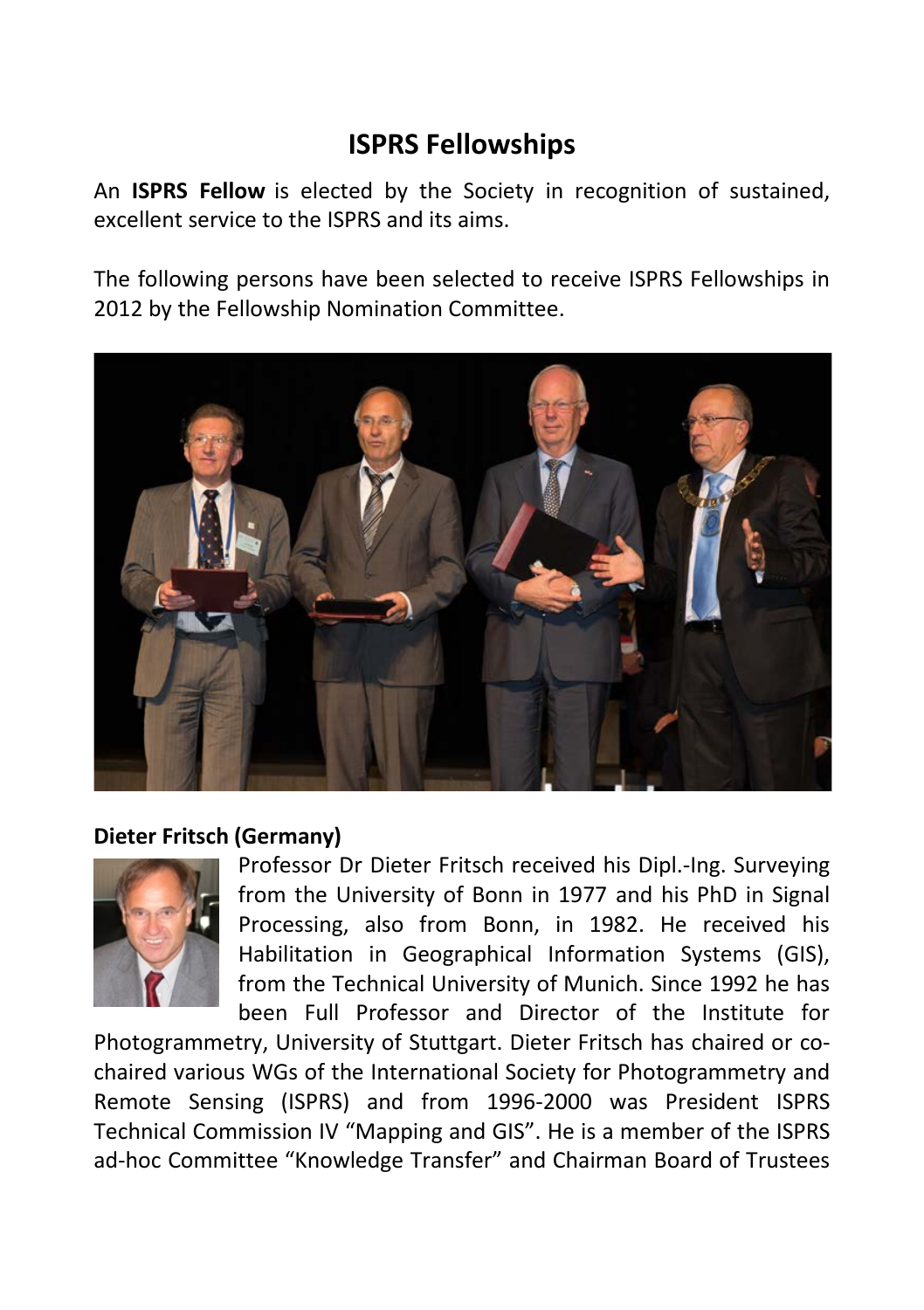The ISPRS Foundation (TIF). He has been active in IAG and EuroSDR in which he is Vice President of Research

Dieter Fritsch has held senior position in the University of Stuttgart, including being President from 2000-2006. He was the academic co-Founder of the German University in Cairo (GUC), Egypt, and Member GUC Board of Trustees; 2002-2005: He is a member Board of Directors Leica Geosystems, Heerbrugg, Switzerland from 2004 to the present and holds other positions in commercial and academic organisations. Since 1992 he has been organizer of the biennial symposium "The Photogrammetric Week Series. He is Author of 16 books and more than 300 publications.

## **Martien Molenaar (The Netherlands)**



Professor Dr Martien Molenaar is with the Department of Geo-Information Processing Faculty of Geo-Information Science and Earth Observation (ITC) University of Twente. He has a Doctors degree in Geodesy of Delft Technical University. He was a senior lecturer at ITC (1973-1983) and a professor of GIS and Remote Sensing at Wageningen University (1983-1996). In 1996 he returned to the ITC as a

full professor in Geoinformatics and Spatial Data Acquisition. From 2001 to 2009 he was Rector of the ITC, the International Institute for Geoinformation Science and Earth Observation. He is President of the Netherlands Geodetic Commission. He was also President of the Netherlands Photogrammetric Society and later of the Netherlands Society for Earth Observation and Geoinformation. He has been active in ISPRS since 1976 in many different positions, as chair of several working groups, as Director of the technical program of the Amsterdam 2000 Congress, as co-founder of the Amsterdam 2000 Trust Fund, as trustee of The ISPRS Foundation, as member of ISAC and for the term 2008-2012 as President of ISPRS Technical Commission VI on Education and Outreach. Through his work he has been involved in international projects, consulting missions and he has been lecturing in many countries in Europe, Africa, Asia and Latin America. He has written more than 200 scientific publications on geodesy, photogrammetry, spatial data modeling, remote sensing and GIS.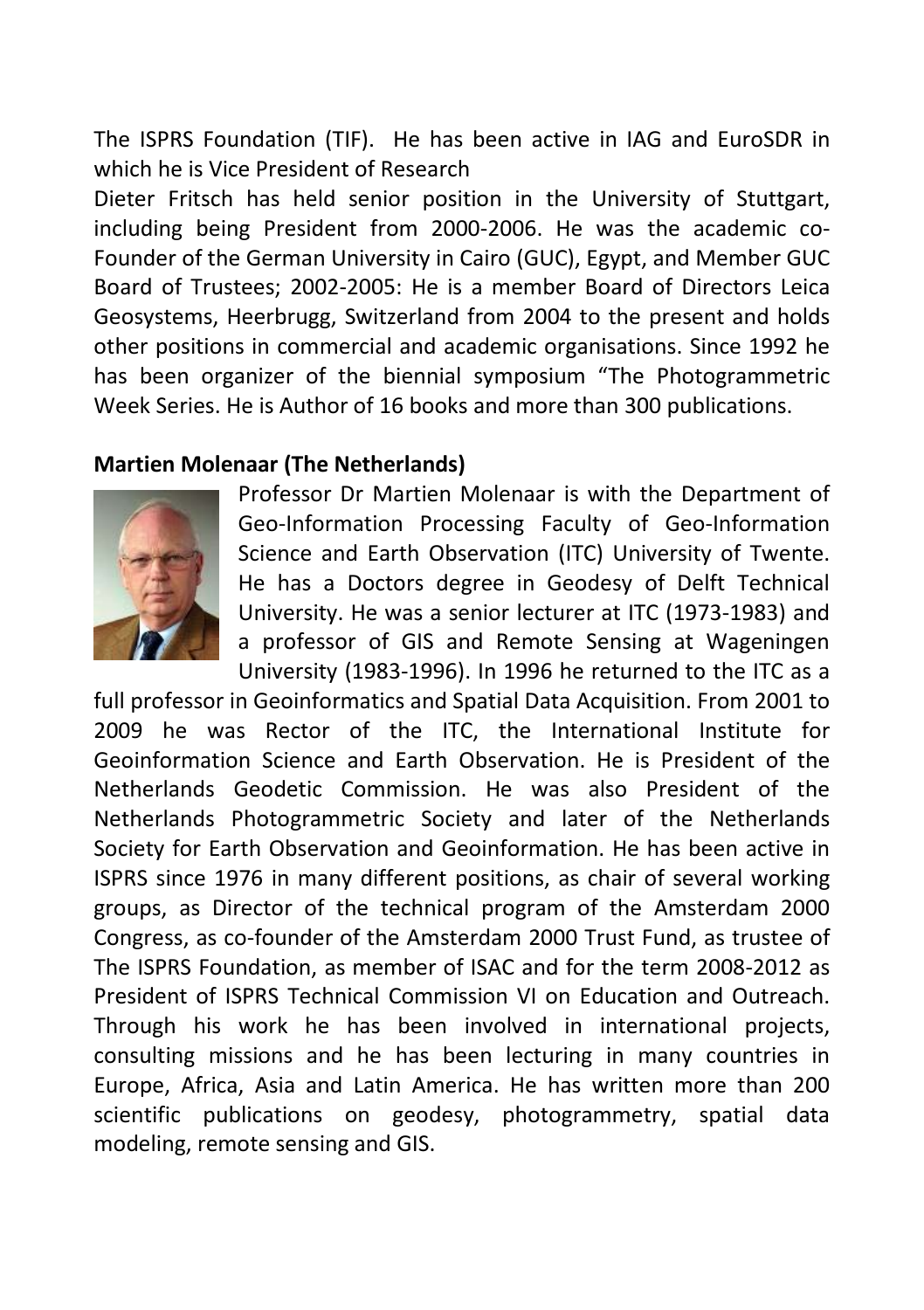## **Shailesh Nayak (India)**



Dr. Shailesh Nayak has been the Chairman, Earth System Science Organization, Government of India since 2008. He obtained a PhD degree in Geology from the M.S University of Baroda in 1980. He joined the Space Applications Centre, ISRO in 1978, and led projects related to ocean colour, coastal zone, snow and glacier, and water resources.

Shailesh Nayak, as the Director of the Indian National Centre for Ocean Information Services, Hyderabad, set up a state-of-the-art Tsunami Warning System around GIS. He developed Marine GIS, and built services related to fishery, ocean state and hazards. Currently, he is responsible to establish National GIS in India. Shailesh Nayak has been awarded the prestigious ISCA Vikram Sarabhai Memorial Award 2012, Bhaskara Award for 2009, Indian National Remote Sensing Award for 1994, and Doctor of Science, by Andhra University in 2011. He has served the Indian Remote Sensing Society (ISRS) since 1983 and became President during 2008-2010. He has been actively involved in promoting ISPRS since 1994 and involved in activities of Commission I and VII, and became the President, ISPRS Technical Commission IV on 'Geo-databases and Digital Mapping' for the term 2004-08. Shailesh Nayak has published about 80 papers in SCI journals.

## **Paul Newby (UK)**



Educated at Cambridge University, the School of Military Survey and University College London, Paul Newby was a land surveyor in UK government service (1966–1994), both overseas (mapping for development in Africa, the West Indies and Indonesia) and at the Ordnance Survey of Great Britain (researcher and manager, with main interests in

digital photogrammetry and quality management). After taking early retirement, Paul's career included occasional university lecturing, starting a business intelligence company, Geo-UK Ltd. (1994–1998) and becoming a freelance technical translator (from German and French into English) covering geomatics and its applications, notably working for Swisstopo, contributing to the survey and mapping sections of the Swiss government's multilingual terminological database and providing words